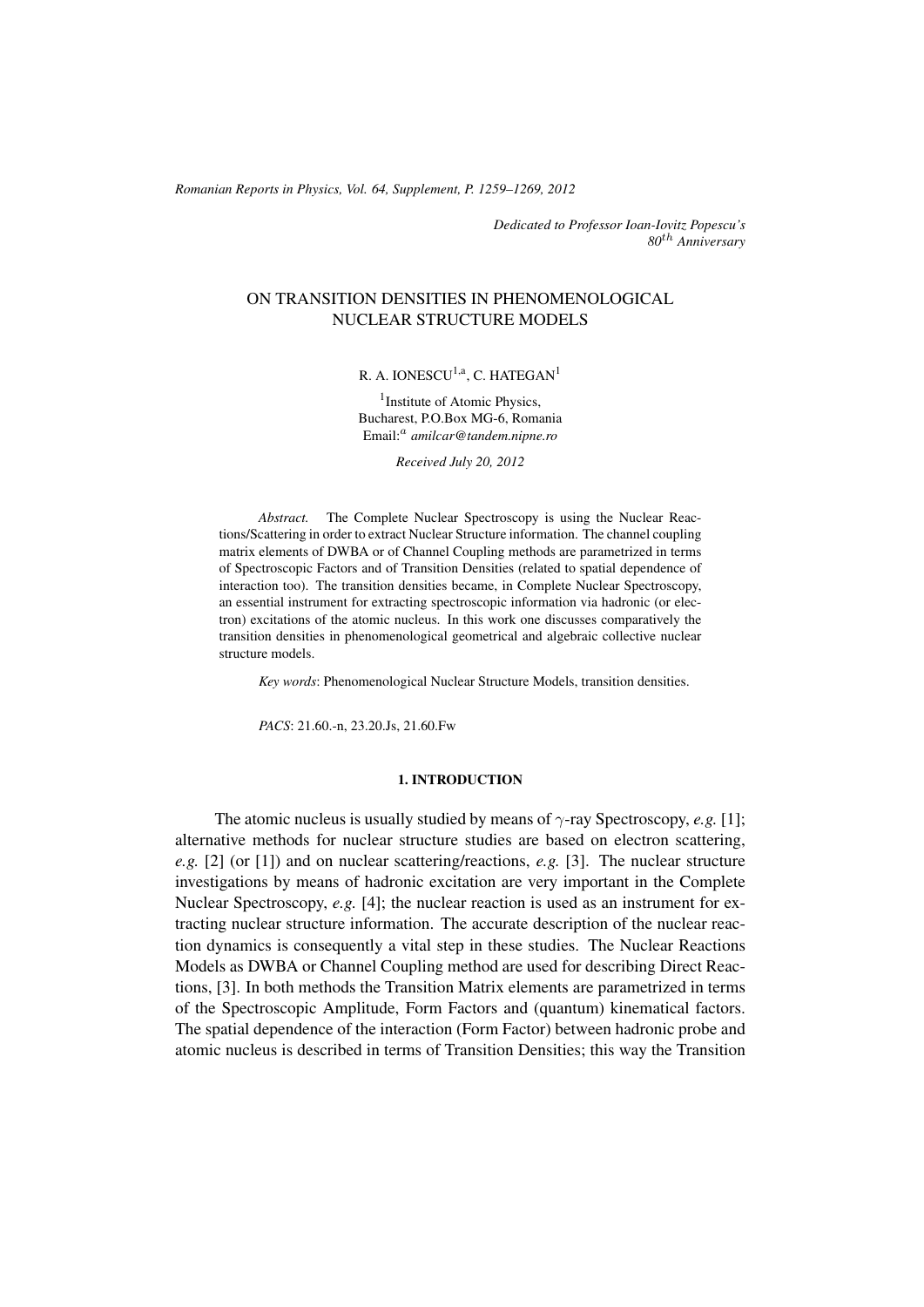Densities became component of the potential inducing transitions between different reaction channels. The Transition densities, as component of transition potential, consists both of spectroscopic factor (nuclear structure information) and of form factor (radial dependence of the hadron-nucleus interaction).

Relations between electromagnetic multipole moments and nuclear (potential) multipole moments (obtained by integrating with respect to radius of the transition densities) are known as Satchler Theorem, [3]. There exist also relations between electromagnetic multipole moments and the Coulomb multipole moments, (involved, for example, in electron scattering); they are subject of Siegert Theorem, [2]. The two theorems are fundamental in comparison of the nuclear spectroscopic data, obtained by means of different probes: electromagnetic transitions, nuclear reactions or electron scattering.

The transition densities are specific for nuclear structure studies done either via nuclear reactions (hadronic excitation) or by electron scattering on atomic nuclei. In this work the problem of transition densities is approached, in a comparative way, both for geometric and algebraic collective models.

# 2. NUCLEAR, ELECTROMAGNETIC AND COULOMB MULTIPOLE MOMENTS

The potential describing interaction between the hadron-projectile and targetnucleus depends both on geometrical coordinates (r,  $\theta$ ,  $\phi$ ) as well as on internal nuclear coordinates, [5]. In geometrical models the internal coordinates are just parameters of the nucleus surface. For a vibrational nucleus, the surface radius is described by,

$$
R(\theta, \phi) = R_0[1 + \sum_{\lambda \mu} \alpha_{\lambda \mu} Y_{\lambda \mu}(\theta, \phi)],
$$

where  $\alpha_{\lambda\mu}$  are dynamical parameters describing surface vibrations around spherical shape  $R_0$ . The most important vibrations are the quadrupole ( $\lambda = 2$ ) and octupole ( $\lambda$ = 3) ones. For a rotational nucleus, permanently deformed, the radius dependence on nucleus spatial orientation is

$$
R(\theta, \phi) = R_0[1 + \sum_{\lambda} \beta_{\lambda} Y_{\lambda 0}(\theta')],
$$

where the angle  $\theta'$  refers to the body-fixed coordinate system, related to laboratory system angles  $(\theta, \phi)$  by the rotation matrix elements D for Euler angles  $\theta_i$ ,  $Y_{\lambda 0}(\theta') =$  $\sum D_{\mu 0}^{\lambda}(\theta_i) Y_{\lambda \mu}(\theta, \phi)$ . In both cases the interacting potential is considered a deformed Woods-Saxon form and its derivative.

The interacting potential is divided into a spherical shape part and a non-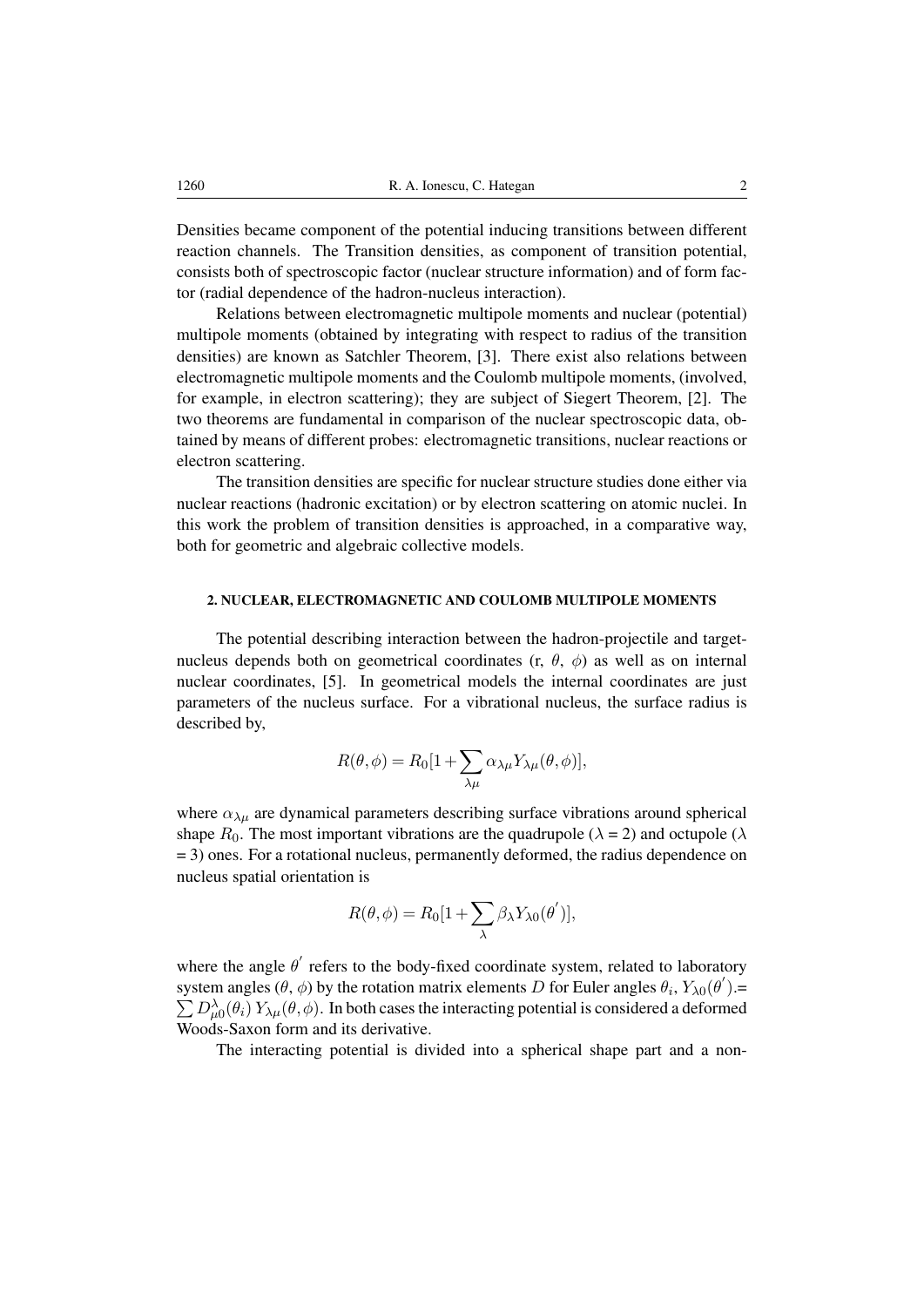spherical part related to components as  $\alpha_{\lambda\mu} Y_{\lambda\mu}$  or  $\beta_{\lambda} Y_{\lambda 0}$ , [5],

$$
V(r, \theta, \phi) = V_{diag}(r) + V_{coupl}(r, \theta, \phi).
$$

The diagonal component  $V_{diag}(r)$  is responsible for elastic scattering while the nondiagonal component  $V_{coupl}(r, \theta, \phi)$  induces transitions between different reaction channels. The coupling part of the potential is expanded into multipoles

$$
V_{coupl}(r, \theta, \phi) = \sum_{\lambda \mu} V_{\lambda \mu}(r) Y_{\lambda \mu}(\theta, \phi)
$$

$$
V_{\lambda \mu}(r) = v_{\lambda}(r) Q_{\lambda \mu}
$$

In case of Vibrational Model the multipole expansion is obtained by developing the Woods-Saxon form into powers of the quantity  $t(\theta \phi) = \sum_{\lambda \mu} \alpha_{\lambda \mu} Y_{\lambda \mu}$ , which defines the non-spherical part of the nuclear radius

$$
R(\theta, \phi) = R_0[1 + \sum_{\lambda \mu} \alpha_{\lambda \mu} Y_{\lambda \mu}] = R_o[1 + t(\theta, \phi)].
$$

The multipole components can be further represented in terms of first-order, secondorder transitions

$$
V_{\lambda\mu}(r) = \sum_{t} v_{\lambda}^{t}(r) Q_{\lambda\mu}^{t}
$$

with  $Q_{\lambda\mu}^1 = \alpha_{\lambda\mu}$  and  $Q_{\lambda\mu}^2$  proportional to product  $(\alpha_{\lambda_1} \times \alpha_{\lambda_1})_{\lambda\mu}$ .

$$
Q_{\lambda\mu}^{(1)} = \alpha_{\lambda\mu}
$$
  
\n
$$
Q_{\lambda\mu}^{(2)} = \sum_{\lambda_1\lambda_2} C(\lambda_1, \lambda_2, \lambda) < \lambda_1\lambda_2 00 |\lambda_0 > (\alpha_{\lambda_1} \times \alpha_{\lambda_1})_{\lambda\mu}
$$

The nuclear structure information is contained in nuclear reduced matrix elements

 $(1)$ 

$$
\langle 0 || Q_{\lambda \mu}^{(1)} || I \rangle = \beta_{\lambda} \delta_{\lambda I}
$$
  

$$
\langle 0 || Q_{\lambda \mu}^{(2)} || I \rangle \sim \beta_{(2nd)}
$$

with  $\beta_{(2nd)}$  proportional to  $\beta^2$ .

For rotational nuclei, strongly deformed,  $\beta_{\lambda}$  large, the power expansion is slow convergent and one uses the angular integration for obtaining the potential multipoles  $V_{\lambda\mu}(r)$ ; they are not more represented as first-order and second-order transitions. The method was extended to Triaxial Rotor Model nuclei too, [6], [7], [8].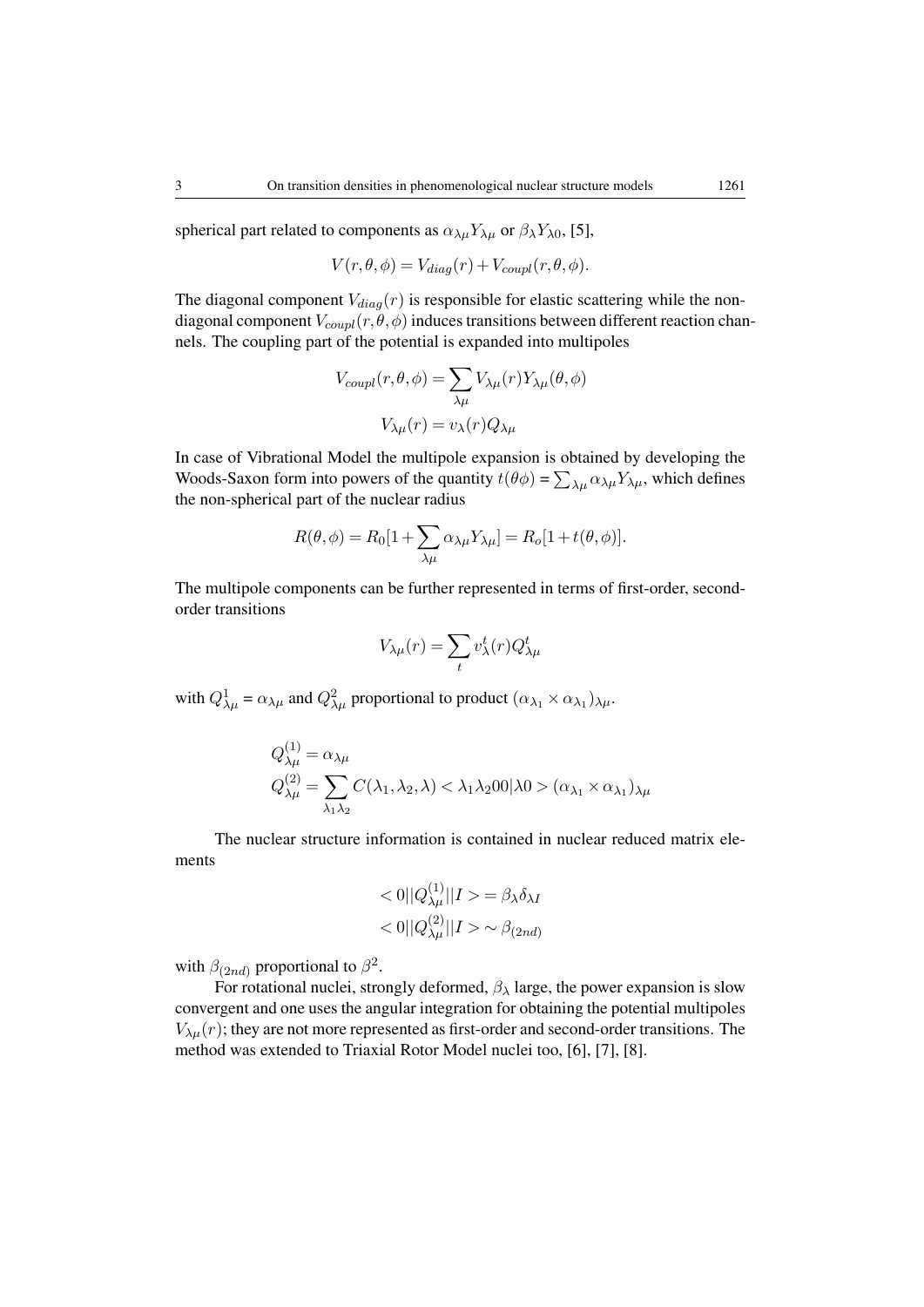# 3. TRANSITION DENSITIES IN GEOMETRIC COLLECTIVE NUCLEAR MODELS

The multipole expansion of the interacting potential

$$
V_{coupl}(r,\Omega) = \sum_{\lambda\mu} V_{\lambda\mu}(r) Y_{\lambda\mu}(\Omega) = \sum_{\lambda\mu} v_{\lambda}(r) Q_{\lambda\mu} Y_{\lambda\mu}(\Omega)
$$

is used to define the Nuclear Multipole components, [9], [3], by integrals

$$
M_{\lambda\mu} = \int V(r,\Omega) Y_{\lambda\mu}(\Omega) r^{\lambda+2} \, dr \, d\Omega = q_{\lambda} Q_{\lambda\mu}
$$

with radial transition potential moments defined by  $q_{\lambda} = \int v_{\lambda} r^{\lambda+2} dr$ .

The Transition Densities are defined as reduced matrix elements of the Transition Operator, taken between two nuclear states labeled by their spins  $I$  and  $I'$ 

 $\langle I||V_{\lambda}||I'\rangle = v_{\lambda}(r) \langle I||Q_{\lambda}||I'\rangle.$ 

The multipoles are obtained by radial integration

$$
\langle I||M_{\lambda}||I'\rangle = q_{\lambda} \langle I||Q_{\lambda}||I'\rangle.
$$

The normalized multipoles (to the volume integral of interaction) become

$$
\langle I||M_{\lambda}||I'\rangle / \int Vr^2 dr d\Omega = q_{\lambda}^n \langle I||Q_{\lambda}||I'\rangle
$$

with normalized radial transition operator moments:

$$
q_{\lambda}^{n} = \int v_{\lambda}(r) r^{\lambda+2} dr / \int V r^{2} dr d\Omega.
$$

The multipole moments for emission or absorption of  $\gamma$ -rays of multipolarity  $(E\lambda\mu)$ , are defined by

$$
M(E\lambda\mu) = \int \rho_e(r,\Omega) Y_{\lambda\mu}(\Omega) r^{\lambda+2} \, dr \, d\Omega.
$$

By assuming that the charge density  $\rho_e(r,\Omega)$  follows the mass density  $\rho(r,\Omega)$  dependence,  $\rho_e(r, \Omega) = Ze/A \rho(r, \Omega)$  one obtains the Satchler theorem, [3],

$$
M(E\lambda\mu)/Ze = M_{\lambda\mu}/\int Vr^2 dr d\Omega.
$$

The Satchler theorem assumes that the Optical Model Potential, used to generate the potential and mass moments, is obtained by a folding procedure with an interaction which is central, scalar and independent on local density.

The Coulomb moments are related to Coulombian interaction of a particle penetrating atomic nucleus

$$
M(C\lambda\mu) = \int \rho(r,\Omega) f_{\lambda}(r) Y_{\lambda\mu}(\Omega) \,dr \,d\Omega,
$$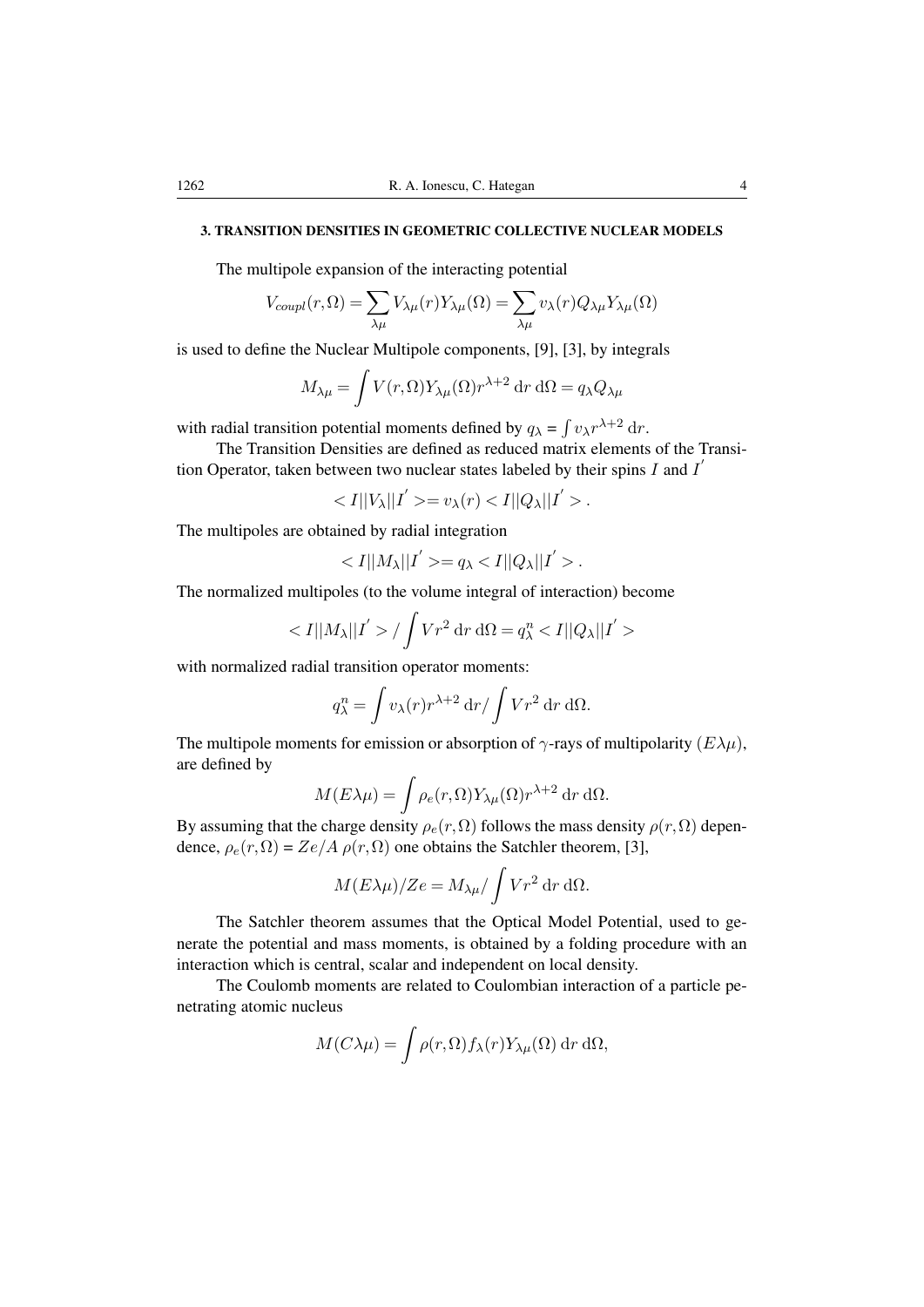where  $f_{\lambda}(r)$  defines the radial motion of the particle inside nucleus. The Siegert theorem, [2], is obtained when the radial wave function can be replaced by the Bessel function. It states that Coulomb and electric multipoles are proportional provided the multipolarity  $\lambda$  is equal or larger than 2.

$$
M(C\lambda\mu) = M(E\lambda\mu)
$$

The transition densities in the Geometric Models follow naturally from (generalized) Woods-Saxon form of the interacting potential. The radial dependence of the transition densities is either Woods-Saxon first-order derivative,  $v_{\lambda}^{(1)}$  $\lambda^{(1)}(r)$ , (if first order transitions), or Woods-Saxon second-order derivative,  $v_{\lambda}^{(2)}$  $\lambda^{(2)}(r)$ , (if they refer to second order transitions):

$$
v_{\lambda}^{(1)}(r) = -(R_0/a)e(1+e)^{-2},
$$
  

$$
v_{\lambda}^{(2)}(r) = 1/2(R_0/a)^2e(1-e)(1+e)^{-3},
$$

where Woods-Saxon form,  $(1+e)^{-1}$ , is defined by  $e = \exp[(r - R_0/a)]$ , with  $R_0$  nuclear radius and  $a$  - nucleus diffuseness.

#### 4. TRANSITION DENSITIES IN ALGEBRAIC COLLECTIVE NUCLEAR MODELS

The Algebraic Nuclear Models assume a Hamiltonian constructed by means of Group Theoretic Techniques. The Interacting Boson Model-1 [10] Hamiltonian has  $U(6)$  group structure and it is constructed in terms of generators of  $U(6)$  algebra. The Interacting Boson Model-1 assumes a six-dimensional space spanned by the s – d boson system. The two kinds of bosons, s-boson ( $L = 0$ ) and d-boson ( $L = 2$ ) have one, respectively, five magnetic substates. The total number of s- and d- bosons is conserved. The bosons have one-body energies:  $\epsilon_s$  and  $\epsilon_d$ . The interaction between bosons are two-body interactions. The Hamiltonian is constructed in terms of onebody and two-body operators, generators of the  $U(6)$  algebra, which at their turn are products of boson creation and annihilation operators:  $s^+$  and s and  $d^+_\mu$  and  $d_\mu$ ,  $\mu$  $= +2, +1, 0, -1, -2$ ; it is useful to define annihilation operators that behave as tensor operator of rank zero,  $\tilde{s}$ , and tensor operator of rank two,  $\tilde{d}$ , by:  $\tilde{s} = s$  and  $\tilde{d}_{\mu} =$  $(-1)^{\mu}d_{-\mu}$ . The Hamiltonian must be rotational invariant, therefore the rotational  $O(3)$  group is present in the decomposition group chains. This condition results in three group chains, namely  $U(5)$ ,  $O(6)$  and  $U(3)$ . They correspond to Vibrational, Jean-Willets and Rotational geometrical models. The operators for electromagnetic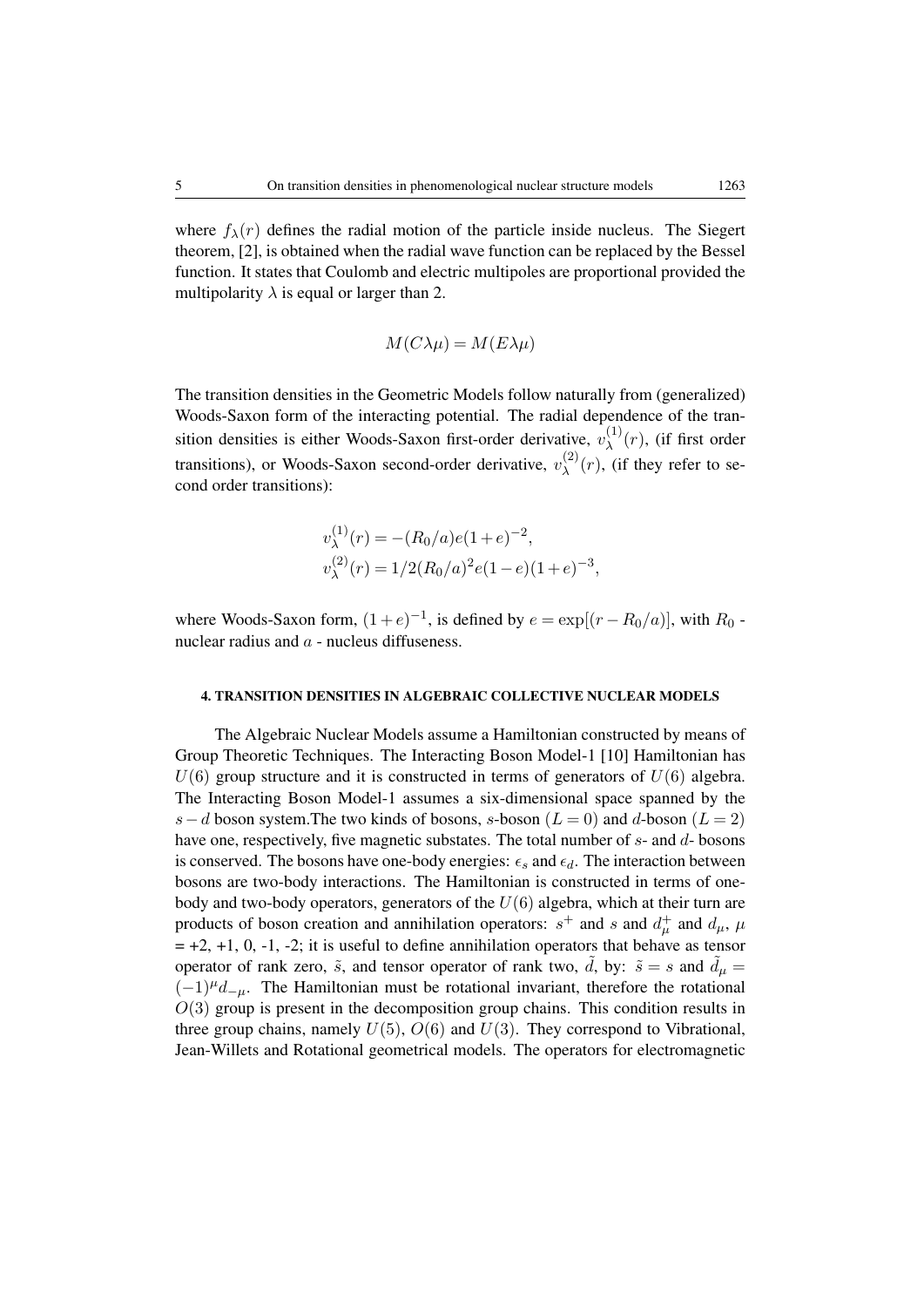transitions are one-body operators, [10]:

$$
T(E0) = \eta_0 + \gamma_0 \cdot N + \beta_0 \cdot n_d,
$$
  
\n
$$
T_{\mu}(E2) = \alpha_2 [d^+ \times \tilde{s} + s^+ \times \tilde{d}]_{\mu}^{(2)} + \beta_2 [d^+ \times \tilde{d}]_{\mu}^{(2)},
$$
  
\n
$$
T_{\mu}(E4) = \beta_4 [d^+ \times \tilde{d}]_{\mu}^{(4)},
$$
  
\n
$$
n_s = [s^+ \times \tilde{s}]^{(0)},
$$
  
\n
$$
n_d = [d^+ \times \tilde{d}]^{(0)},
$$
  
\n
$$
N = n_s + n_d.
$$

The parameters  $\alpha$ ,  $\beta$  and  $\gamma$  are coupling constants of bosons to external field and are empirical ones. The matrix elements of transition operators, evaluated between two nuclear states i and  $1(j)$ , define the electromagnetic transition rates. The reduced matrix elements are:

$$
A_{1i}^{(2)} = \langle 2_i^+ || [d^+ \times \tilde{s} + s^+ \times \tilde{d}]^{(2)} || 0_i^+ > ,
$$
  
\n
$$
B_{1i}^{(2)} = \langle 2_i^{(+)} || [d^+ \times \tilde{d}]^{(2)} || 0_1^+ > ,
$$
  
\n
$$
B_{1i}^{(4)} = \langle 4_i^{(+)} || [d^+ \times \tilde{d}]^{(4)} || 0_1^+ > ,
$$
  
\n
$$
B_{ji}^{(0)} = \langle 0_i^{(+)} || [d^+ \times \tilde{d}]^{(0)} || 0_j^+ > .
$$

The reduced matrix elements together with  $\alpha$ ,  $\beta$ ,  $\gamma$  coupling parameters and  $e_{SD}^{(2)}, e_{DD}^{(4)}, e_{DD}^{(4)}$  effective charges, define the transition matrix elements

$$
M(E2) = e_{SD}^{(2)} \alpha_2 A_{1i}^{(2)} + e_{DD}^{(2)} \beta_2 B_{1i}^{(2)},
$$
  

$$
M(E4) = e_{DD}^{(4)} \beta_4 B_{1i}^{(4)}.
$$

The nuclear states could be also excited by electron or hadron scattering; now the coupling parameters to the external field  $\alpha$ ,  $\beta$ ,  $\gamma$  become radial dependent. In addition to strength of interaction, the coupling parameters describe the spatial dependence of interaction too. They are very similar to the electromagnetic transition operators:

$$
T(l = 0) = \eta_0(r) + \gamma_0(r) \cdot N + \beta_0(r) \cdot n_d,
$$
  
\n
$$
T(l = 2) = \alpha_2(r)[d^+ \times \tilde{s} + s^+ \times \tilde{d}]^{(2)} + \beta_2(r)[d^+ \times \tilde{d}]^{(2)},
$$
  
\n
$$
T(l = 4) = \beta_4(r)[d^+ \times \tilde{d}]^{(4)}.
$$

The transition densities are reduced matrix elements of transition operators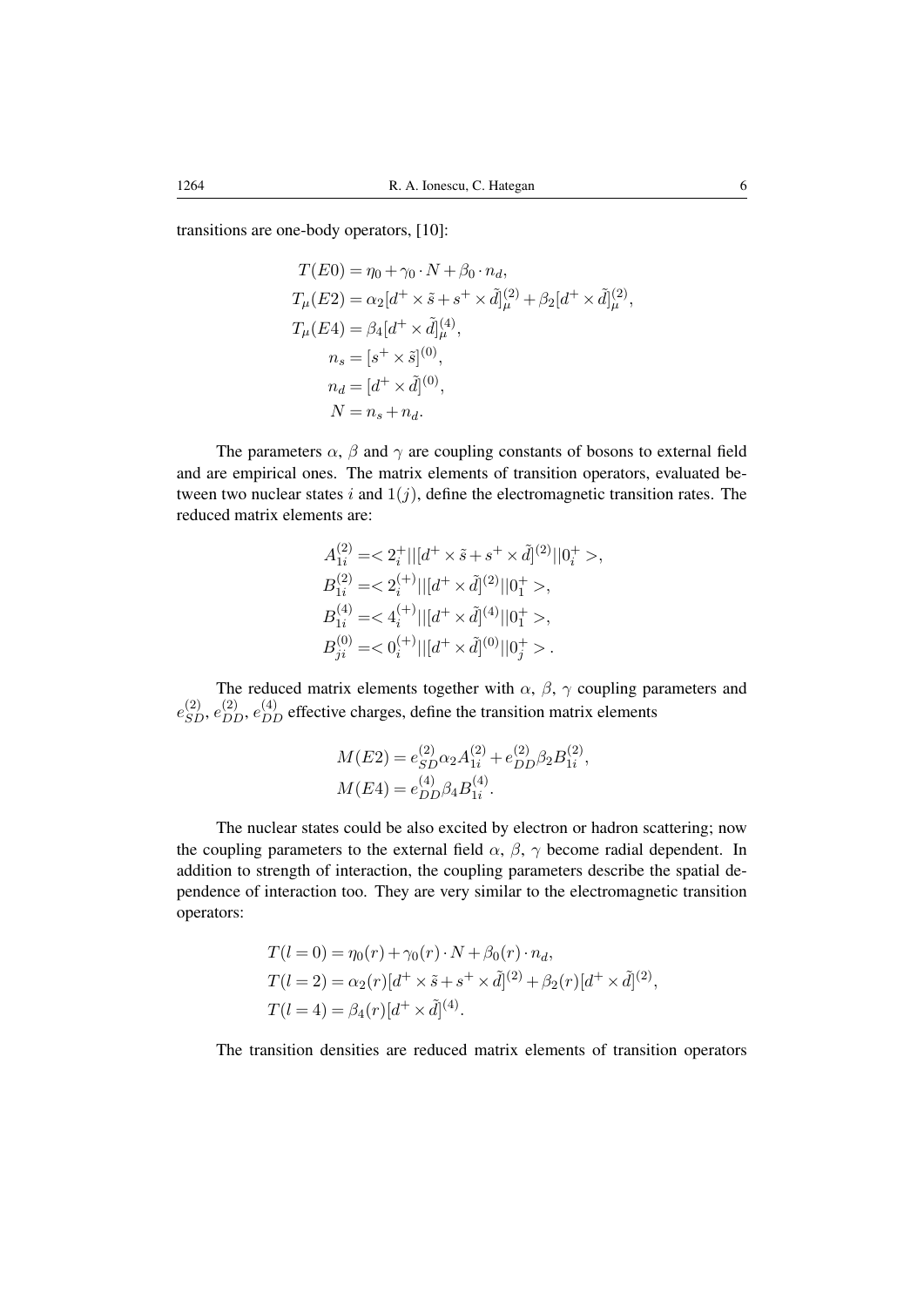evaluated between the nuclear states:

$$
\rho_{0+2+}^{(2)} = e_{SD}^{(2)} \alpha_2(r) A_{1i}^{(2)} + e_{DD}^{(2)} \beta_2(r) B_{1i}^{(2)},
$$
  
\n
$$
\rho_{0+4+}^{(4)} = e_{DD}^{(4)} \beta_4(r) B_{1i}^{(4)},
$$
  
\n
$$
\rho_{0+0+}^{(0)} = e^{(0)} \beta_0(r) B_{ji}^{(0)}.
$$

The interaction spatial dependent functions  $\alpha_2(r)$ ,  $\beta_2(r)$ ,  $\beta_4(r)$  and  $\beta_0(r)$  and  $\rho^{(o)}$  transition density are normalized to result in

$$
\alpha_2 = \int r^4 \alpha_2(r) dr,
$$
  
\n
$$
\beta_2 = \int r^4 \beta_2(r) dr,
$$
  
\n
$$
\beta_4 = \int r^6 \beta_4(r) dr,
$$
  
\n
$$
\beta_0 = \int r^4 \beta_0(r) dr,
$$
  
\n
$$
Z = \int 4\pi r^2 \rho_{0_1 0_1}^{(0)} dr.
$$

It follows their connection to electromagnetic transition rates; for example

$$
M(E2) = e_{SD}^{(2)} \int r^4 \alpha_2(r) dr A_{1i}^{(2)} + e_{DD}^{(2)} \int r^4 \beta_2(r) dr B_{1i}^{(2)}.
$$

# 5. TRANSITION DENSITIES IN VIBRATIONAL MODEL

Let us compare the transition densities defined in Geometric and Algebraic Collective Nuclear Models. For example the  $M(E2)$ ,  $\lambda = 2$ , transition matrix element in Vibrational Model is

$$
M(E2)/Z = \beta_2 \int r^{\lambda+2} V_{\lambda}^{tr}(r) dr / \int r^2 V_{opt}(r) dr
$$

with  $V_{\lambda}^{tr}$  - transition potentials; they are  $v_{\lambda}^{(i)}$  $\lambda^{(i)}(r)$  if refer to first-order  $i = 1$  transitions or second-order  $i = 2$  transitions. One can observe that

$$
e_{SD}^{(2)} \int r^4 \alpha_2(r) dr / \int 4\pi r^2 \rho_{(0+0+)}^{(0)}(r) dr \sim \int v_{\lambda}^{(1)} r^4 dr / \int 4\pi r^2 V_{opt}(r) dr,
$$
  

$$
e_{DD}^{(2)} \int r^4 \beta_2(r) dr / \int 4\pi r^2 \rho_{(0+0+)}^{(0)}(r) dr \sim \int v_{\lambda}^{(2)} r^4 dr / \int 4\pi r^2 V_{opt}(r) dr.
$$

One concludes, from this analogy, that the algebraic transition densities are – up to normalization constant – just first and second order derivative of geometric form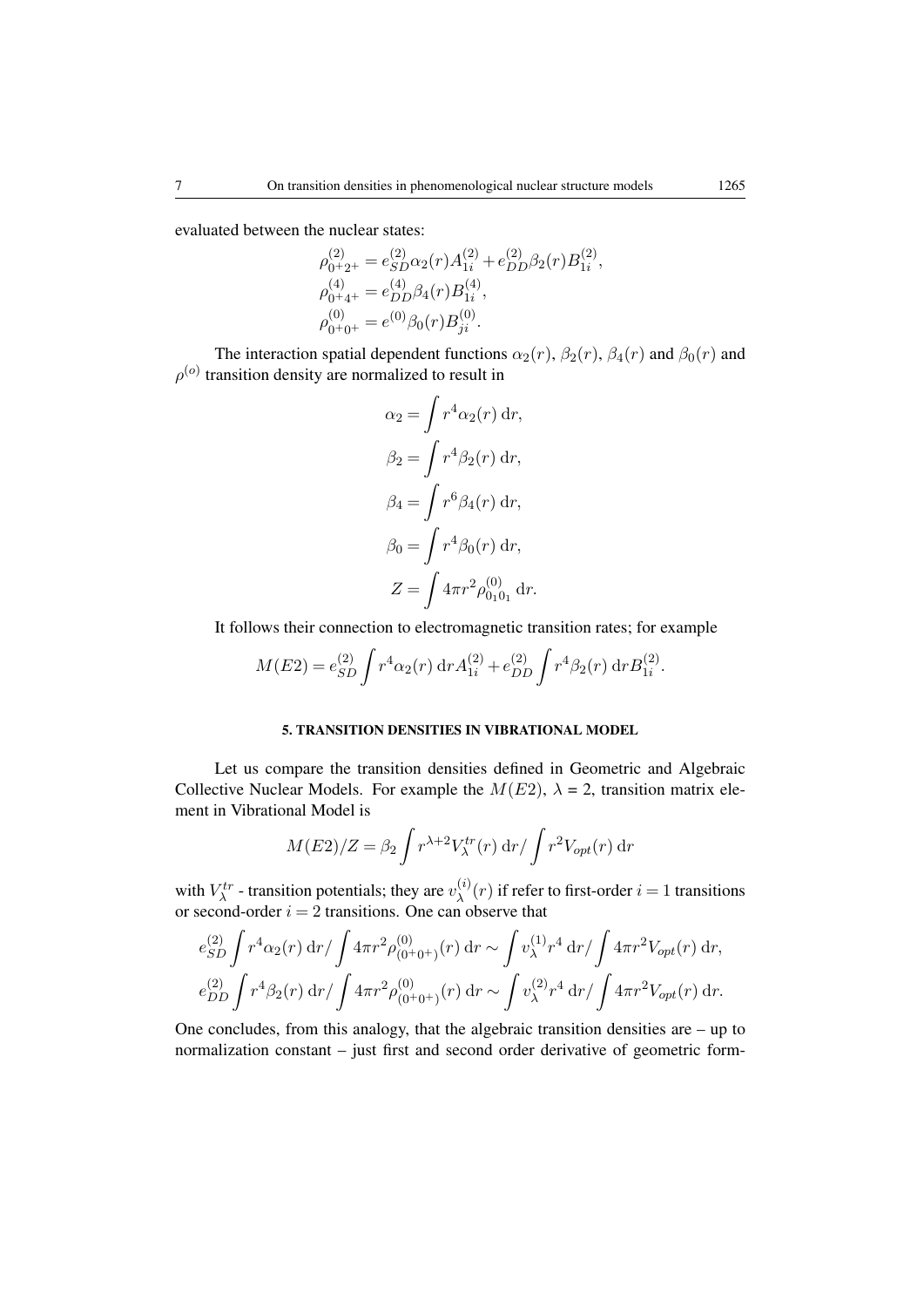factors. Observe the similarity of algebraic transition densities

$$
\rho_{0+2+}^{(2)} = e_{SD}^{(2)} \alpha_2(r) A_{1i}^{(2)} + e_{DD}^{(2)} \beta_2(r) B_{1i}^{(2)},
$$
  

$$
\rho_{0+4+}^{(4)} = e_{DD}^{(4)} \beta_4(r) B_{1i}^{(4)}
$$

to the transition potentials of geometrical models

$$
V_{0+2+}^{(2)} = \beta_2 V'(r) + \beta_{2nd} V''(r),
$$
  
\n
$$
V_{0+4+}^{(4)} = \beta_{(4)} V'(r).
$$

This analogy between Form-Factors of Geometrical Vibrational Model and the Form-Factors of Algebraic Transition Densities can have a more profound physical meaning. The nuclear structure information occurs only in reduced matrix elements A and B. The Algebraic Form-Factors as  $\alpha_2(r)$  and  $\beta_2(r)$  do not depend on involved nuclear states; they do not depend on number N or types  $(n_s \text{ or } n_d)$  of involved bosons. The Form-Factors are unmodified even in large limit of bosons; in the  $U(5)$ variant this limit is just Vibrational Model (VM). The non-conserving d-boson term  $[d^+ \times s + s^+ \times d]^2$  is corresponding of the  $Q_2^{(1)}$  VM multipole operator, which is also a non-conserving quadrupole boson operator. The d-boson conserving term  $[d^+ \times d]$ has a corresponding in quadrupole boson conserving term from VM multipole operator  $Q_2^{(2)}$  $2^{(2)}$ . This term in  $Q^{(2)}$  is responsible for transitions within same multiplet of Vibrational Model; its complementary part in  $Q_2^{(2)}$  $2^{(2)}$  produces transitions between VM multiplets differing by two quadrupole bosons. One can conclude that  $\alpha_2(r)$ should be a Form-Factor similar to that multiplying  $Q_2^{(1)}$  VM multipole operator, *i.e.* first Woods-Saxon derivative, while  $\beta_2(r)$  should be similar to the Form-Factor multiplying  $Q_2^{(2)}$  $_2^{(2)}$  that is second Woods-Saxon derivative.

The above justification for Algebraic Transition Densities is valid only in  $U(5)$ Vibrational limit. There is no physical reason to extend it in this form to  $O(6)$  or  $U(3)$ limits. One can try however to construct similar procedures to Rotational  $U(3)$  limit but then it is no more possible a clear-cut separation of different form-factors, [11], but rather a complicated combination of form-factors and of spectroscopic amplitudes in multistep transitions.

#### 6. TRANSITION DENSITIES IN ROTATIONAL MODEL

In the work [11] one follows the power expansion of the interacting potential with a deformed rotational nucleus, procedure developed in [12]. The next step was to use a relationship between IBM and Bohr-Mottelson collective model by means of the intrinsic state defined in [13]. This intrinsic state which allows to establish a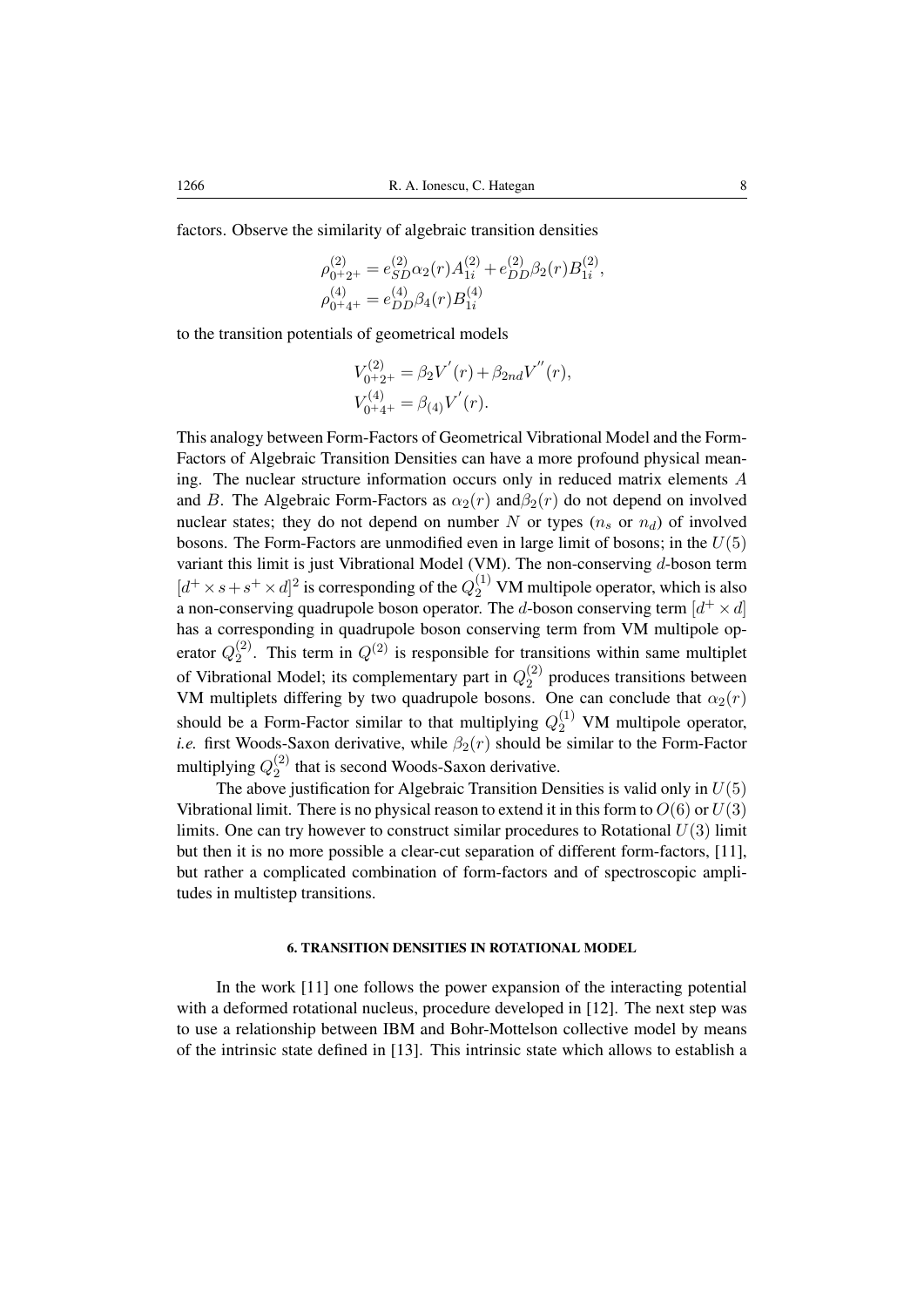relation between IBM and the collective rotational model is

$$
|N,\overline{\beta}>=\frac{1}{\sqrt{N!(1+\overline{\beta}^2)^N}}[s^++\overline{\beta}d_0^+]^N|0>,
$$

where  $|0 \rangle$  is the state with zero bosons, and  $\overline{\beta}$  is describing the deformation in the large N limit, but it is not identical with the deformation parameter of the collective model [13].

The quadrupolar transition operator is usually written as

$$
T_{\mu}(E2) = \alpha_2(r)[d^+ \times s + s^+ \times \tilde{d}]_{\mu}^{(2)} + \beta_2(r)[d^+ \times \tilde{d}]_{\mu}^{(2)},
$$

where the form factors  $\alpha_2$  and  $\beta_2$  may depend on rotational scalars: the number of scalar bosons,  $s^+s$ , and the number of quadrupolar bosons,  $d^+ \tilde{d}$ . The matrix elements of these operators between intrinsic states are [13]:

$$
\langle N, \overline{\beta} | s^+ s | N, \overline{\beta} \rangle = \frac{N}{1 + \overline{\beta}^2},
$$

$$
\langle N, \overline{\beta} | d^+ \tilde{d} | N, \overline{\beta} \rangle = \overline{\beta}^2 \frac{N}{1 + \overline{\beta}^2}.
$$

and their form suggest that the form factors should depend on the ratio  $d^+ \tilde{d}/s^+s$  as it is proportional with the deformation parameter  $\bar{\beta}^2$ . Evaluating the transition operator between the intrinsic states in the large N limit, and comparing with the transition operator in the geometric model, one obtains form factors involving arbitrarily high order derivatives of the Woods-Saxon function [11]:

$$
\alpha_2(r,\overline{\beta}^2) = \frac{1}{N}(1+\overline{\beta}^2)\sum_{k=0}^{\infty} \frac{(-aNR_0)^{2k+1}(\overline{\beta}^2)^k}{(2k+1)!}\gamma_2^{(2k+1)}\frac{\partial^{2k+1}}{\partial r^{2k+1}}U(r-R_0),
$$
  

$$
\beta_2(r,\overline{\beta}^2) = \frac{1}{N}(1+\overline{\beta}^2)\sum_{k=0}^{\infty} \frac{(-aNR_0)^{2k+2}(\overline{\beta}^2)^k}{(2k+2)!}\gamma_2^{(2k+2)}\frac{\partial^{2k+2}}{\partial r^{2k+2}}U(r-R_0),
$$

where  $\gamma_L^{(n)}$  $L^{(h)}$  are given in terms of the Clebsch-Gordan coefficients using the recurrence relation

$$
\gamma_L^{(n)} = \sum_{\Lambda} \left[ \frac{(2\Lambda + 1)(2L + 1)}{4\pi} \right]^{1/2} \begin{pmatrix} \Lambda & 2 & L \\ 0 & 0 & 0 \end{pmatrix} \gamma_{\Lambda}^{(n-1)}
$$

and  $\gamma_L^{(1)} = \delta_{L2}$ . Therefore, the lowest order approximation in the deformation pa-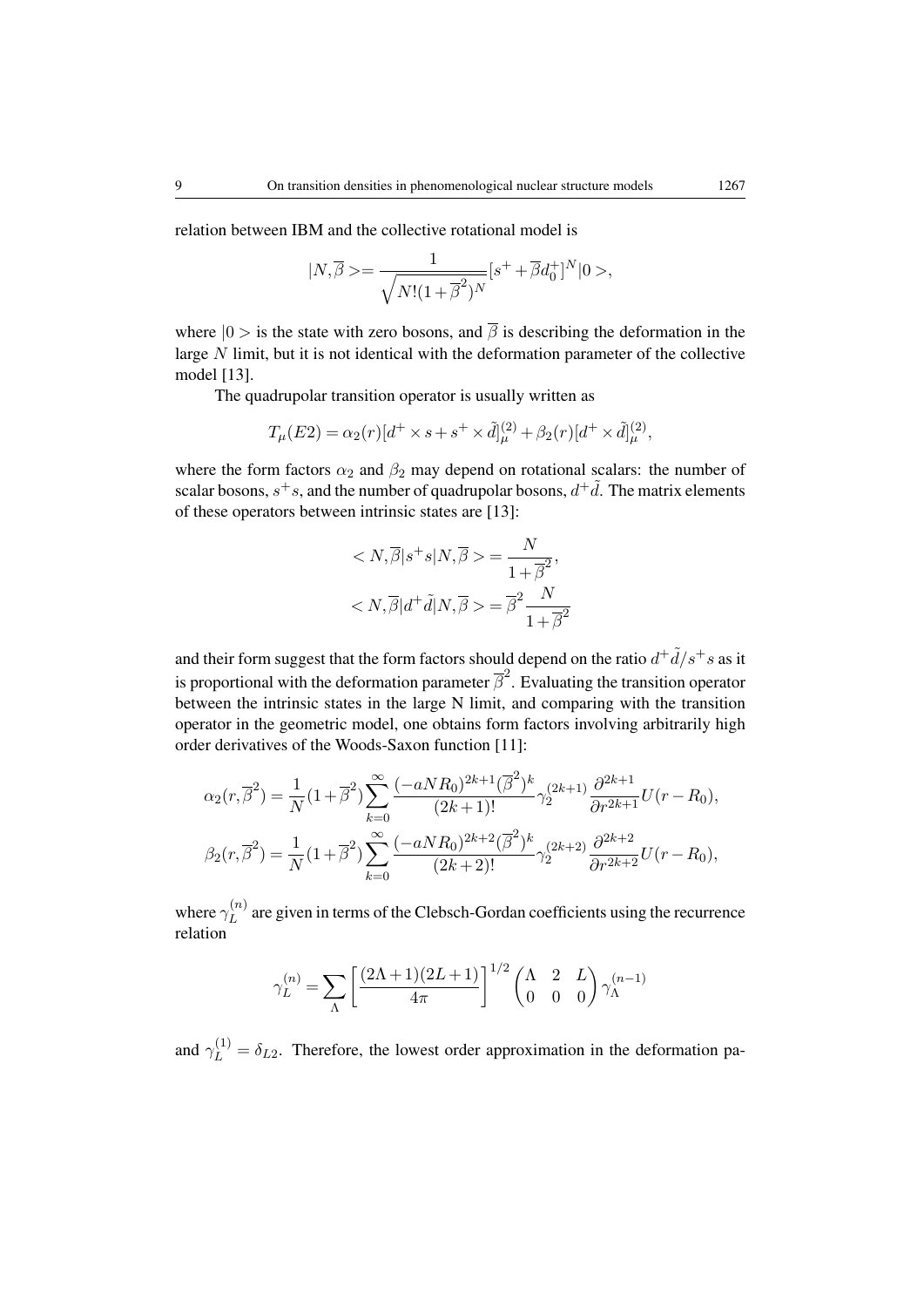rameter  $\overline{\beta}^2$  for the quadrupolar transition operator  $T(E2)$  is

$$
T_{\mu}(E2) = -aR_0 \frac{\partial}{\partial r} U(r - R_0)[d^+s + s^+ \tilde{d}]_{\mu}^{(2)} +
$$
  

$$
Na^2 \frac{3 \begin{pmatrix} 2 & 2 & 2 \\ 0 & 0 & 0 \end{pmatrix}}{2\sqrt{4\pi}} R_0^2 \frac{\partial^2}{\partial r^2} U(r - R_0)[d^+ \tilde{d}]_{\mu}^{(2)}.
$$

The non-conserving quadrupole boson-term is not dependent on total boson number while the quadrupole boson conserving term is proportional to total boson number [11]. The case of high order multipole operators can be discussed in a similar way.

#### 7. CONCLUSIONS

The problem of Transition Densities in Algebraic Nuclear Models is far to be a simple one. On other hand it is vital in extracting reliable nuclear structure information, in Complete Nuclear Spectroscopy, by means of nuclear reactions or of electron scattering. The postulated forms for Transition Densities [10] could be justified only for case of large number of bosons and in  $U(5)$  Vibrational limit. It cannot be extended in a simple way to other limits as, for example,  $U(3)$  Rotational limit; a clear-cut separation of different form-factors, is not more possible, resulting in a complicated combination of form-factors and of spectroscopic amplitudes originating in multistep transitions. It seems also that number of bosons could have also effects on the exact forms of Transition Densities. The problem of Transition Densities requires further investigations because it could alter the accuracy of extracted spectroscopic information by means of hadronic (or electronic) excitation of nuclear states.

In the present work we propose a form for the quadrupolar transition operator in the IBM model. The lowest order approximation involves a part which does not conserve the number of quadrupolar bosons having a first order derivative of the Woods-Saxon function as a form factor. This part does not depend on the boson number. The other part which conserves the number of quadrupolar bosons has a second order derivative of the Woods-Saxon function as the relevant form factor and it is proportional with the total number of bosons.

The main advantage of this treatment is that one can obtain explicit forms for the radial dependence of the coupling constants of bosons with the external field. In the case of the coupling with the electromagnetic field, the radial integrals  $\alpha_2 =$  $\int r^4 \alpha_2(r) dr$  and  $\beta_2 = \int r^4 \beta_2(r) dr$  provide the electromagnetic coupling constants. They result into the electromagnetic transition matrix elements.